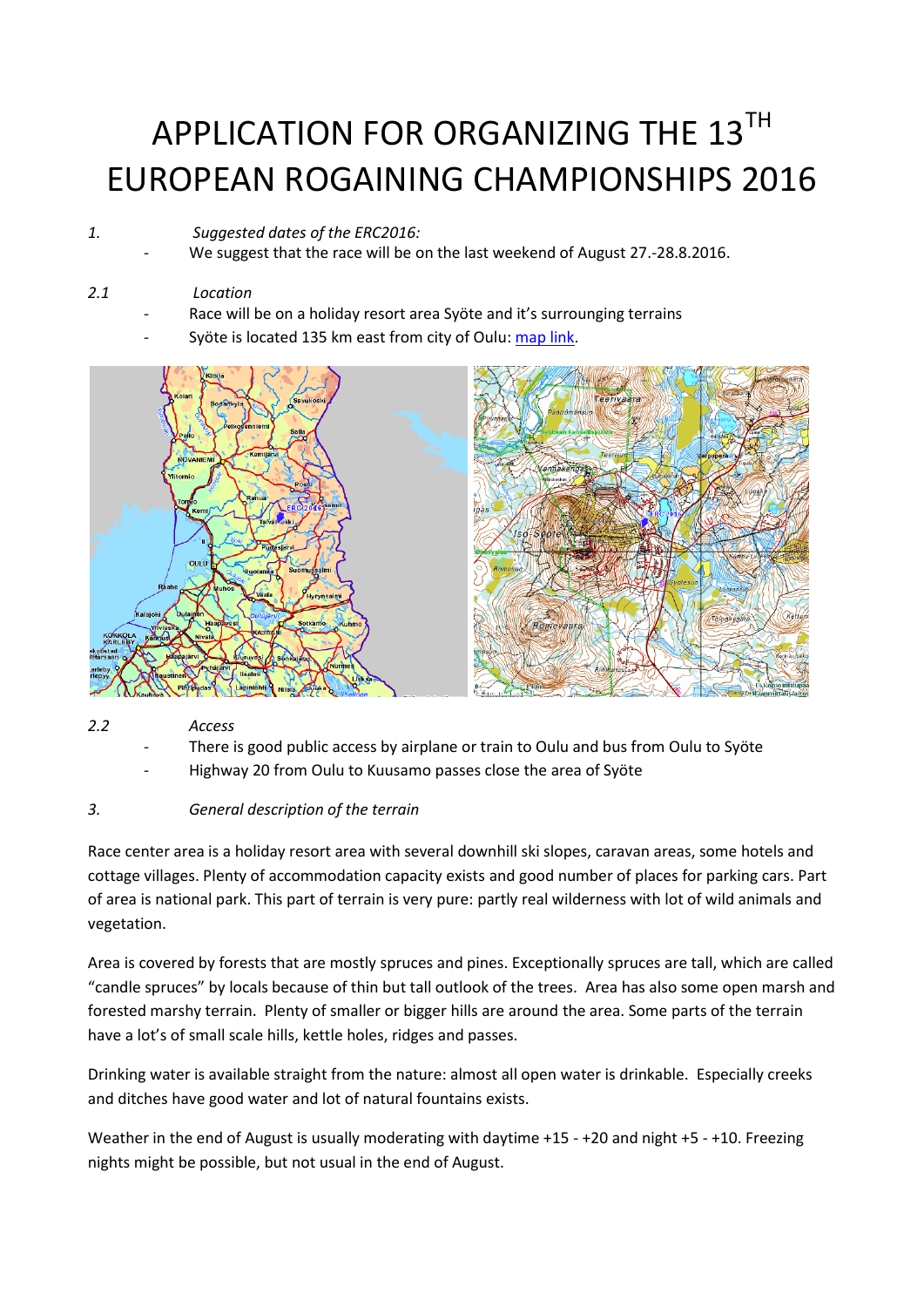#### *4.1 The organizing group*

Organizer is *Free Adventure Ry* which is well-known rogaining and extreme adventure racing club in Finland. More info on website[: www.freeadventure.fi](http://www.freeadventure.fi/)

- Race director: Seppo Mäkinen
- Route designers: Seppo Mäkinen and Marko Vapa
- Field team: Hannu Oja, Mikko Vapa and Maija Oravamäki
- Sponsor manager: Kai Ojala
- Result manager: Miika Pietilä
- Photos: Tapani Launonen and Minna Pietiläinen
- Maps: Mapline Ov
- *4.2 Arranged races by the same organization:*

Rogaining (4-24h):

- Retki-Rogaining 2014 on Hailuoto, Oulu (Open Finnish Championships, 24h format)
- Muddy-X 12 times from 2005 to 2014 (4h short rogaining race by foot or MTB)

Adventure races (24h):

Geopark Challenge 4 times 2011-2014 on Geopark area of Rokua. Challenge has been 24h adventure race with several disciplines. Race have been international with foreign participants. Check: [http://www.rokua.com/geopark\\_challenge](http://www.rokua.com/geopark_challenge) and TV-productions every year: <http://www.youtube.com/watch?v=R8S06A1iVvc&feature=youtu.be>

Orienteering races:

Organizers have experience of arranging orienteering races every year in the last twenty years

#### *4.3 Best merits and experience in rogaining as a sportmen*

#### Seppo Mäkinen:

| 2012       | WRC Czech Republik MV        | 1 <sup>st</sup>  |
|------------|------------------------------|------------------|
| 2010       | WRC New Zealand XO, MV       | 1 <sup>st</sup>  |
| 2010       | <b>ERC Ukraina MO</b>        | 1 <sup>st</sup>  |
| 2009       | <b>ERC Ylläs Finland MO</b>  | 3 <sup>st</sup>  |
| 2008       | WRC Karula Estonia MO        | 5 <sup>st</sup>  |
| Hannu Oja: |                              |                  |
| 2012       | <b>WRC Czech Republik MV</b> | $1^{\rm st}$     |
| 2010       | <b>ERC Ukraina MO</b>        | 1 <sup>st</sup>  |
| 2009       | ERC Ylläs Finland MO         | 3 <sup>st</sup>  |
|            | Marko and Mikko Vapa:        |                  |
| 2012       | WRC Czech Republik MO        | $10^{\text{th}}$ |
| 2010       | Retki Rogaining MO           | 1 <sup>st</sup>  |

Kai Ojala:

Strong backround from MTB-Rogaining, cross country skiing and orienteering

Miika Pietilä:

Strong backround arranging result services in Retki-Rogainings, ERC2009, WRC2015 etc.